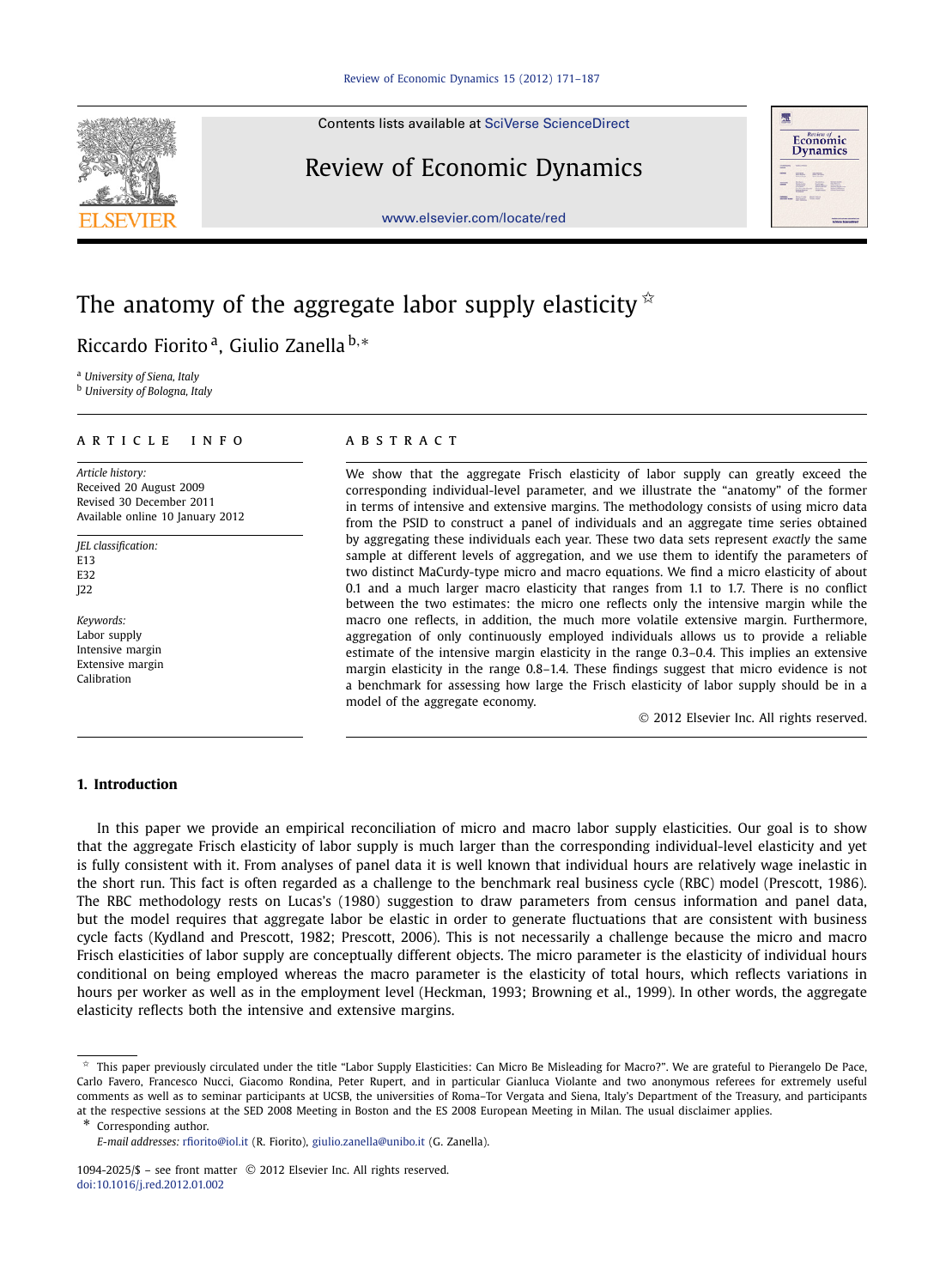We contribute to this line of research by estimating mutually consistent micro and macro Frisch elasticities of labor supply for the same population. By "mutually consistent" we mean that the two estimates are based on the same micro data and the same specification; the only difference is the level of aggregation. Specifically, we estimate two distinct, MaCurdytype (after MaCurdy, 1981) labor supply equations. The first, the micro equation, relates individual hours to the individual wage rate and is estimated using data from the Panel Study of Income Dynamics (PSID). The second, the macro equation, relates aggregate hours to the aggregate wage rate and is estimated in a time series obtained by aggregating the single waves of the PSID each year. We find a micro elasticity of about 0.1, a small value in line with benchmark microeconometric estimates, and a much larger macro elasticity in the range  $1.1-1.7<sup>1</sup>$  Two additional results are worth emphasizing. First, the use of micro data allows us to decompose the macro elasticity into intensive and extensive margins for the whole sample and for subgroups of interest. When looking at subgroups, we document that individuals who are non-prime age, married or cohabitating with partners who work, and/or low educated are "marginal workers" who make aggregate labor much more elastic than at the individual level. We find mixed evidence about women. Second, by focusing on the special subgroup of continuously employed individuals (for whom the extensive margin is inactive) we provide an estimate of the intensive margin that presumably removes, via aggregation, most of the bias affecting estimates on disaggregated data. Such an estimate is in the range 0.3–0.4. The fact that this is larger than the corresponding estimate on disaggregated data confirms that the bias is towards zero.

This paper contributes to a large and expanding literature. The first generation of microeconometric estimates of the Frisch elasticity of labor supply ranges from about 0 to about 0.2 for men and from about 0 to about 1 for married women.<sup>2</sup> The macroeconomic evidence is far less numerous and somewhat conflicting. In their seminal paper, Lucas and Rapping (1969) estimate an elasticity of 1.4. At the other extreme, Mankiw et al. (1985) reject the intertemporal substitution hypothesis altogether, but they explicitly focus on the "labor input per member of the adult population" (p. 235)—that is, an intensive margin. The importance of including the extensive margin as well is nicely illustrated by Alogoskoufis (1987), who rejects the intertemporal substitution hypothesis for fluctuations in hours per worker but cannot reject the same hypothesis for fluctuations in aggregate employment. This is not surprising, given that the bulk of the cyclical adjustment of total hours occurs via adjustments in the employment stock (Hansen, 1985; Kydland, 1995; see also our own computations in Section 2).

The necessity of reconciling the large aggregate elasticity assumed in calibration studies with the small elasticity estimated in microeconometric studies led to the development of variants and extensions of the benchmark RBC model in order to better accommodate the data. A precursor is the seminal work of Kydland and Prescott (1982) based on nonseparability of leisure at different points in time. A prominent position in the field is occupied by the indivisible labor model (Rogerson, 1988; Hansen, 1985), where people can either work a fixed number of hours or not work at all. In that model, all labor changes take place at the extensive margin.

A second generation of empirical studies reduces the elasticity gap by arguing that benchmark micro regressions are misspecified. Examples include the omission of: home production (Rupert et al., 2000), actual expectations of wage changes (Pistaferri, 2003), time devoted to accumulating human capital (Imai and Keane, 2004; Wallenius, 2011), nonseparability of consumption and leisure (Ziliak and Kniesner, 2005), and liquidity constraints (Domeij and Flodén, 2006). Although it is very important to obtain a correct estimate of the micro elasticity, our work shows that the elasticity gap, per se, is not an issue. Chetty et al. (2011a, 2011b) review the empirical evidence on the intensive and extensive margins elasticities generated by quasi-experimental variations. The intensive margin elasticity they report (0.3–0.5) is in line with our estimate based on continuously employed workers (0.3–0.4). However, the latter in combination with our estimate of the aggregate elasticity implies an extensive margin elasticity in the range 0.8–1.4, substantially larger than the corresponding estimate reported by Chetty, Friedman, Manoli, and Weber (0.2–0.3).

A few studies have performed a similar exercise starting from a calibrated micro elasticity. Chang and Kim (2006) combine the indivisible labor assumption and the heterogeneity of reservation wages in an incomplete markets model. Assuming an individual elasticity of 0.4, they find an aggregate elasticity of about 1. Rogerson and Wallenius (2009) assume an individual elasticity ranging from 0.05 to 1.25 and find that the corresponding macro elasticity ranges between 2.25 and 3 in a model where the mapping between hours of work and labor services is initially flat. Our paper can be regarded as the empirical counterpart of these calibration studies.

A related work that employs survey data is Gourio and Noual (2009), who use 14 years of monthly observations (National Longitudinal Survey of Youth data from 1979 to 1992) to estimate the aggregate elasticity as the hazard rate of the distribution of reservation wages. Their estimate is  $1.3<sup>3</sup>$  The basic idea in Gourio and Noual is the same as in Chang and Kim (2006) and in this paper: labor is more elastic at the aggregate than at the individual level because of marginal workers who move into and out of employment in response to wage changes. There are important differences between this work and ours. First, Gourio and Noual shut down the intensive margin, so one cannot tell how their estimate compares with the underlying micro elasticity. Second, estimating two MaCurdy equations allows us to avoid making distributional assumptions

<sup>&</sup>lt;sup>1</sup> For samples that are more representative of the US population, we estimate the aggregate elasticity to be in the range 0.6–1.1. However—as discussed in detail later in the paper—this range should be regarded as a lower bound for the US economy.

 $2$  See the surveys of Pencavel (1986), Killingsworth and Heckman (1986), Card (1994), and Blundell and MaCurdy (1999).

<sup>&</sup>lt;sup>3</sup> Browning et al. (1999) observe that the intertemporal elasticity of substitution is typically larger at higher frequencies than at lower frequencies.